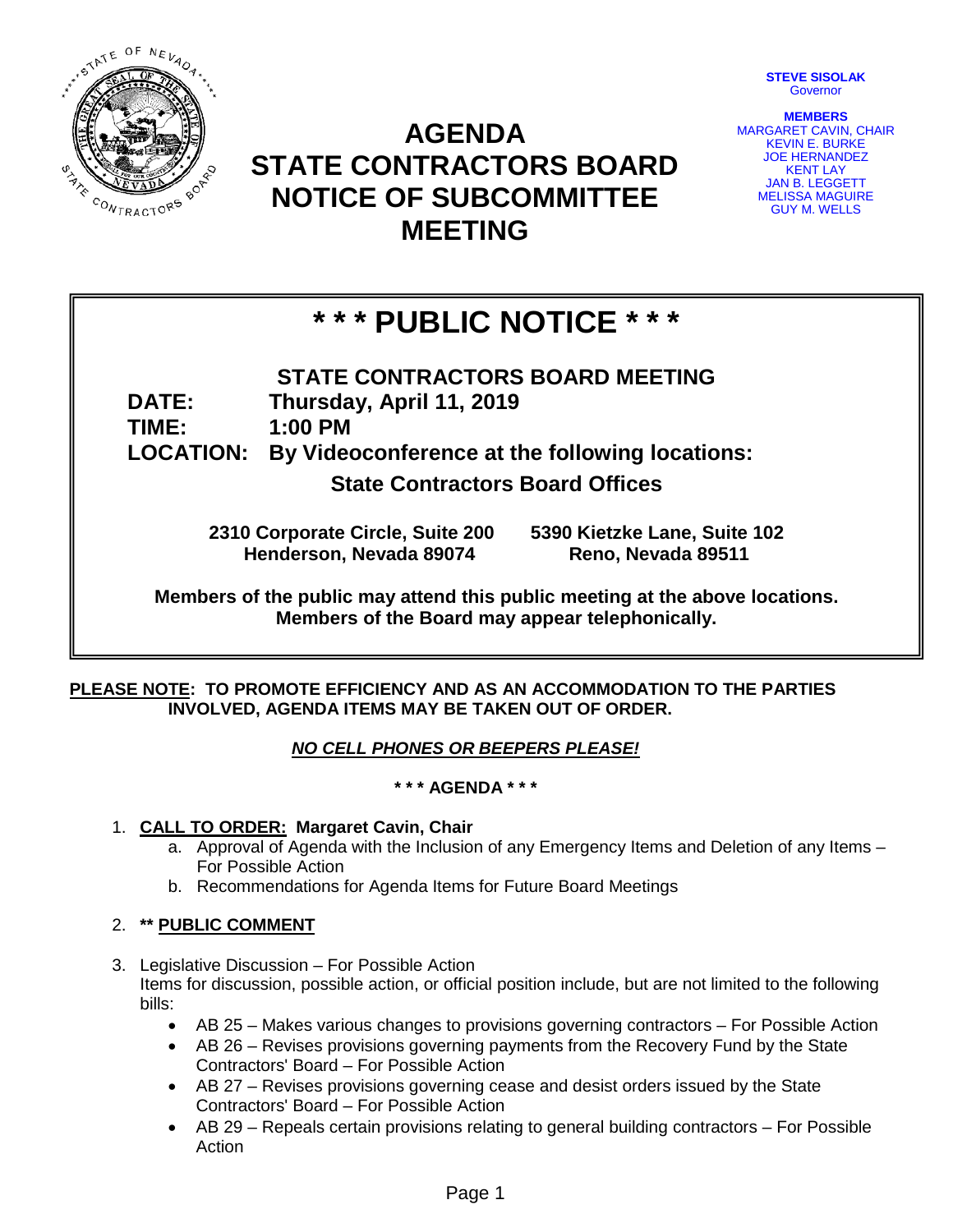- AB 101 Authorizes a private plaintiff to bring an action for a declaratory judgment regarding a violation of state law or a local ordinance by certain governmental entities – For Possible Action
- AB 162 Revises various provisions relating to governmental administration For Possible Action
- AB 275 Makes various changes relating to professional and occupational licensing For Possible Action
- AB 319 Establishes an occupational licensing database for certain professions For Possible Action
- AB 334 Makes various changes relating to the Board of Medical Examiners For Possible Action
- AB 357 Revises provisions governing occupational licensing For Possible Action
- AB 371 Revises provisions governing public records For Possible Action
- AB 374 Revises provisions governing contractors For Possible Action
- AB 421 Revises provisions relating to construction For Possible Action
- SB 14 Provides for the removal of certain gubernatorial appointees under certain circumstances – For Possible Action
- SB 219 Revises provisions relating to certain regulatory bodies For Possible Action
- SB 245 Revises provisions relating to civil actions For Possible Action
- SB 268 Revises provisions related to regulatory bodies For Possible Action
- SB 287 Revises provisions governing public records For Possible Action
- SB 322 Revises provisions relating to peace officers For Possible Action
- SB 323 Revises provisions governing the disciplinary process for certain regulatory bodies which administer occupational licensing – For Possible Action
- SB 371 Revises provisions relating to maintenance of manufactured home parks and repairs of manufactured homes – For Possible Action
- SB 373 Revises provisions governing the investigations of contractors For Possible Action
- SB 388 Revises provisions relating to public records– For Possible Action
- SB 397 Revises provisions governing contractors For Possible Action
- SB 401 Revising the applicability of statutes governing contractors For Possible Action
- SB 409 Revises provisions to regulatory bodies For Possible Action
- SCR 6 Directs the Legislative Commission to conduct an interim study concerning professional and occupational licensing boards – For Possible Action

#### 4. **\*\*PUBLIC COMMENT**

5. Adjournment – For Possible Action

#### **\*\* PUBLIC COMMENT**

Comments from the public are accepted at this time on topics not specifically addressed elsewhere on the agenda. The public may comment by signing-in before speaking during the Public Comment section. The board is precluded from discussing or acting on items raised by Public Comment that are not already on the agenda. *Public Comment will be limited to 5 minutes per person at the discretion of the Chairman.*